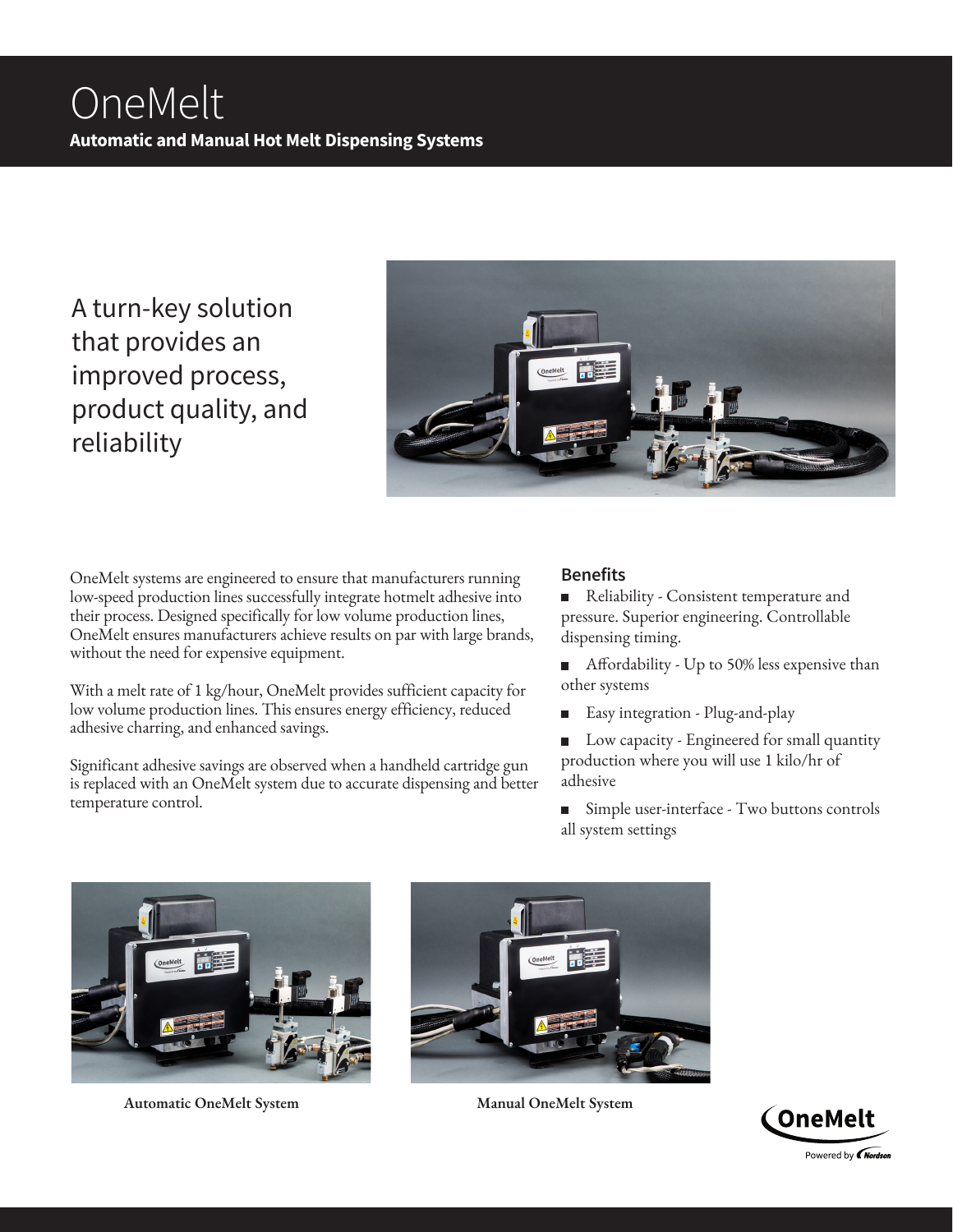# OneMelt **Automatic and Manual Hot Melt Dispensing Systems**

#### **Specifications**

| Item/Model             | <b>Automatic OneMelt System</b>                                         | <b>Manual OneMelt System</b>                   |
|------------------------|-------------------------------------------------------------------------|------------------------------------------------|
| Hose size              | 5/16" x 8' T-style cordset with a special sensor                        | $5/16$ " x 8' handgun hose                     |
| Hose quantity          |                                                                         |                                                |
| Applicator type        | Automatic rod mount with solenoid-spring closed<br>ball and seat module | AD-41 handgun-bottom feed, small ball and seat |
| Applicator<br>quantity |                                                                         |                                                |

#### **General Specifications Electrical Specifications**

| Item/Model                   | <b>OneMelt Tank Unit</b>              | Item/Model                          | <b>OneMelt Tank Unit</b>                    |
|------------------------------|---------------------------------------|-------------------------------------|---------------------------------------------|
| Weight of empty melter       | $17 \text{ kg} (37.5 \text{ lb})$     | Melter power<br>requirements        | 230 VAC<br>1-phase power draw, 12 A         |
| Weight of a full tank melter | 19 kg (41.9 lb)                       | Hose/applicator heating<br>capacity | 2 hose/applicator pairs                     |
| Hose ports                   | $\overline{2}$                        | Control temperature<br>range        | 110-190 $^{\circ}$ C (230-375 $^{\circ}$ F) |
| Melt rate                    | $1 \text{ kg/hr} (2.2 \text{ lb/hr})$ | Control temperature<br>accuracy     | $\pm 2.5^{\circ}$ C ( $\pm 2.5^{\circ}$ F)  |
| Throughput rate              | 7 kg/hr (15.4 lb/hr)                  | Input voltage tolerance             | $+10\%,-15\%$                               |

#### **Pump Specifications**

| Item/Model                    | <b>OneMelt Tank Unit</b>     |  |
|-------------------------------|------------------------------|--|
| Air pressure while running    | $0.7-6.9$ bar $(10-100$ psi) |  |
| Minimum air pressure          | 0.7 bar (10 psi)             |  |
| Viscosity range               | 800-10,000 cps               |  |
| Maximum hydraulic<br>pressure | 69 bar (1,000 psi)           |  |

#### **Hose Specifications**

| Item/Model                      | <b>OneMelt Tank Unit</b>                        |
|---------------------------------|-------------------------------------------------|
| Operating hydraulic<br>pressure | 103 bar (1500 psi) maximum<br>$(5/16$ in. hose) |
| Electrical service              | See the hose identification plate               |
| Operating temperature           | $204^{\circ}$ C (400°F) maximum                 |